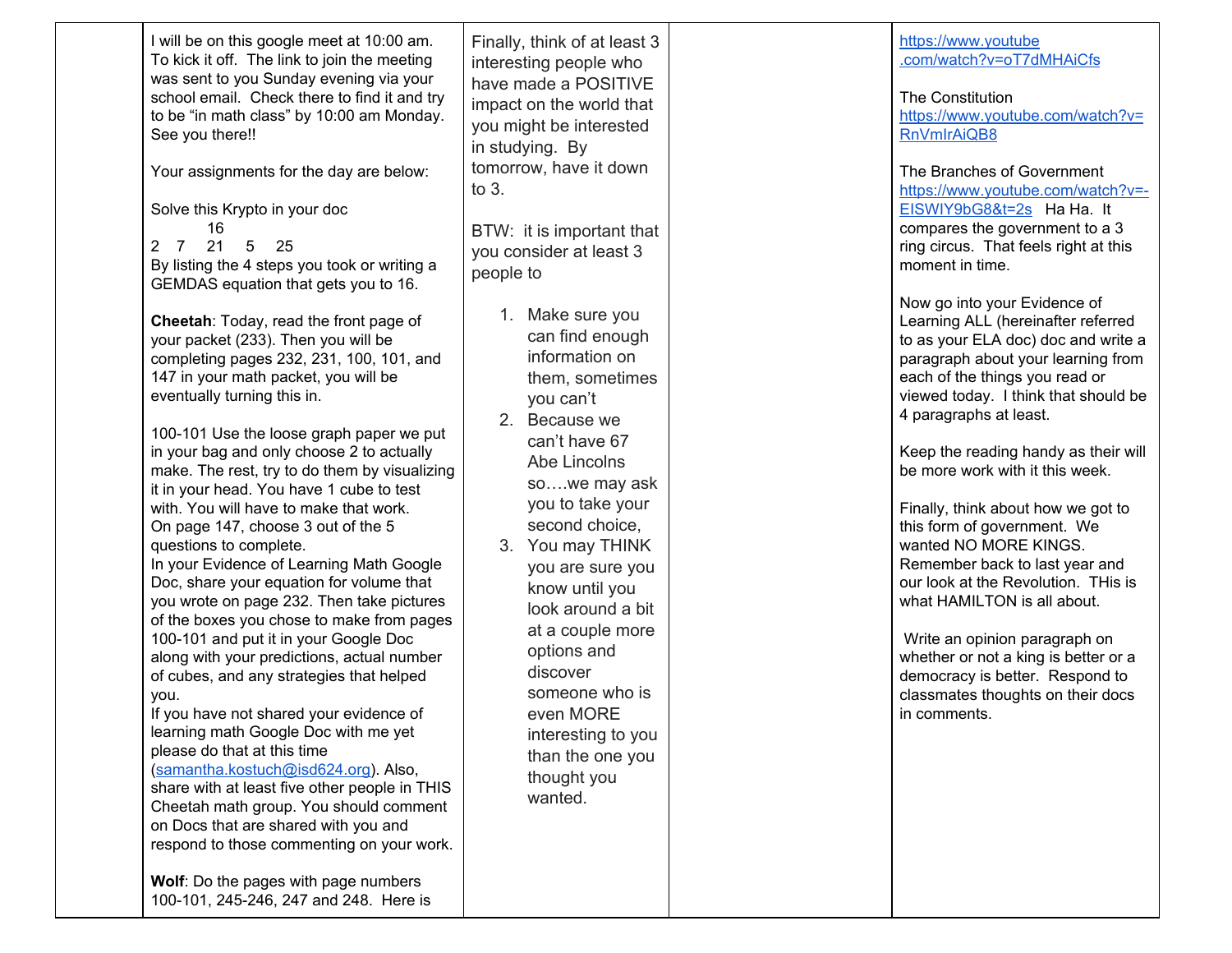|            | how you are to do them:                                                                                                                                                                                                                                                                                                                                                                                                                                                   |                                                                       |                                                                               |                                                                                                                |
|------------|---------------------------------------------------------------------------------------------------------------------------------------------------------------------------------------------------------------------------------------------------------------------------------------------------------------------------------------------------------------------------------------------------------------------------------------------------------------------------|-----------------------------------------------------------------------|-------------------------------------------------------------------------------|----------------------------------------------------------------------------------------------------------------|
|            | 100-101 Use the loose graph paper we put<br>in your bag and only choose 2 to actually<br>make. The rest, try to do them by<br>visualizing it in your head. You have 1 cube<br>to test with. You will have to make that<br>work. You do NOT have enough graph<br>paper to make more than 2 today unless<br>you copy the paper or make your own.<br>Paste pictures of your boxes on the math<br>doc and give your responses.                                                |                                                                       |                                                                               |                                                                                                                |
|            | In your google math doc, write nice, helpful<br>response letters to Puzzled Penguins<br>questions on 247. Complete page 248 as<br>well and in your math google doc by<br>recording answers to problems 19-24, 25<br>and 27. You should have shared this doc<br>with 5 classmates from the WOLF book by<br>now. Comment on any docs that were<br>shared to you and respond to any<br>comments people made to you.<br>Finally, do page 104, a puzzle like painting<br>page. |                                                                       |                                                                               |                                                                                                                |
| T:<br>3/31 | Bock: book pages 301,302<br>Ixl.com grade 6, HH 2-5, get to 50 smart<br>score.                                                                                                                                                                                                                                                                                                                                                                                            | Today and tomorrow<br>you are going to do                             | In your Evidence of<br>Learning ALL doc under a<br>writing entry you date put | <b>Bock:</b> Record your close reading<br>thinking in Evidence of Learning All<br>and share with 5 classmates. |
|            | Robinson: Meeting at 10, link will be sent                                                                                                                                                                                                                                                                                                                                                                                                                                | initial research on your<br>top 3 choices of                          |                                                                               | Robinson: In your google doc, write                                                                            |
|            | out Monday night                                                                                                                                                                                                                                                                                                                                                                                                                                                          | people you think you<br>may want to be for the                        | The top 3 people you are<br>interested in being. Under                        | one short story explaining the<br>Boston Massacre from a Colonist                                              |
|            | Do pages 147, 245, 235, and 247 in your<br>volume packet. Do the following questions                                                                                                                                                                                                                                                                                                                                                                                      | LH project.                                                           | each person's name:                                                           | point of view, and then write another<br>short story explaining the event from                                 |
|            | on each page.<br>• Pg 147 (Odds)                                                                                                                                                                                                                                                                                                                                                                                                                                          | Go to the DUE DATES                                                   | Have at least 2 copy and<br>pasted links that have info                       | a Loyalist point of view. Share your<br>doc with 3 more people and                                             |
|            | Pg 245 (1,2)<br>Pg 235 (Odds)                                                                                                                                                                                                                                                                                                                                                                                                                                             | section of your Living<br>History packet                              | about that person (not                                                        | comment on 2 other classmates'<br>stories.                                                                     |
|            | Pg 247 (ALL)                                                                                                                                                                                                                                                                                                                                                                                                                                                              | (hereinafter referred to                                              | wikipedia) that show where<br>you got info.                                   |                                                                                                                |
|            | Kovacs: Please follow your book group                                                                                                                                                                                                                                                                                                                                                                                                                                     | as LH). Read the<br>March 30 entry again.                             | Have at least 5 fast facts                                                    | <b>Kovacs:</b> Have your social studies<br>text available for your thinking<br>today.                          |
|            | Today's Krypto:                                                                                                                                                                                                                                                                                                                                                                                                                                                           | By the end of                                                         | about the person.                                                             |                                                                                                                |
|            | 25<br>14  4  21  17                                                                                                                                                                                                                                                                                                                                                                                                                                                       | tomorrow you need to<br>submit via your google<br>doc the name of the |                                                                               | Date and Label a new entry in your<br>Evidence of Learning ALL doc.                                            |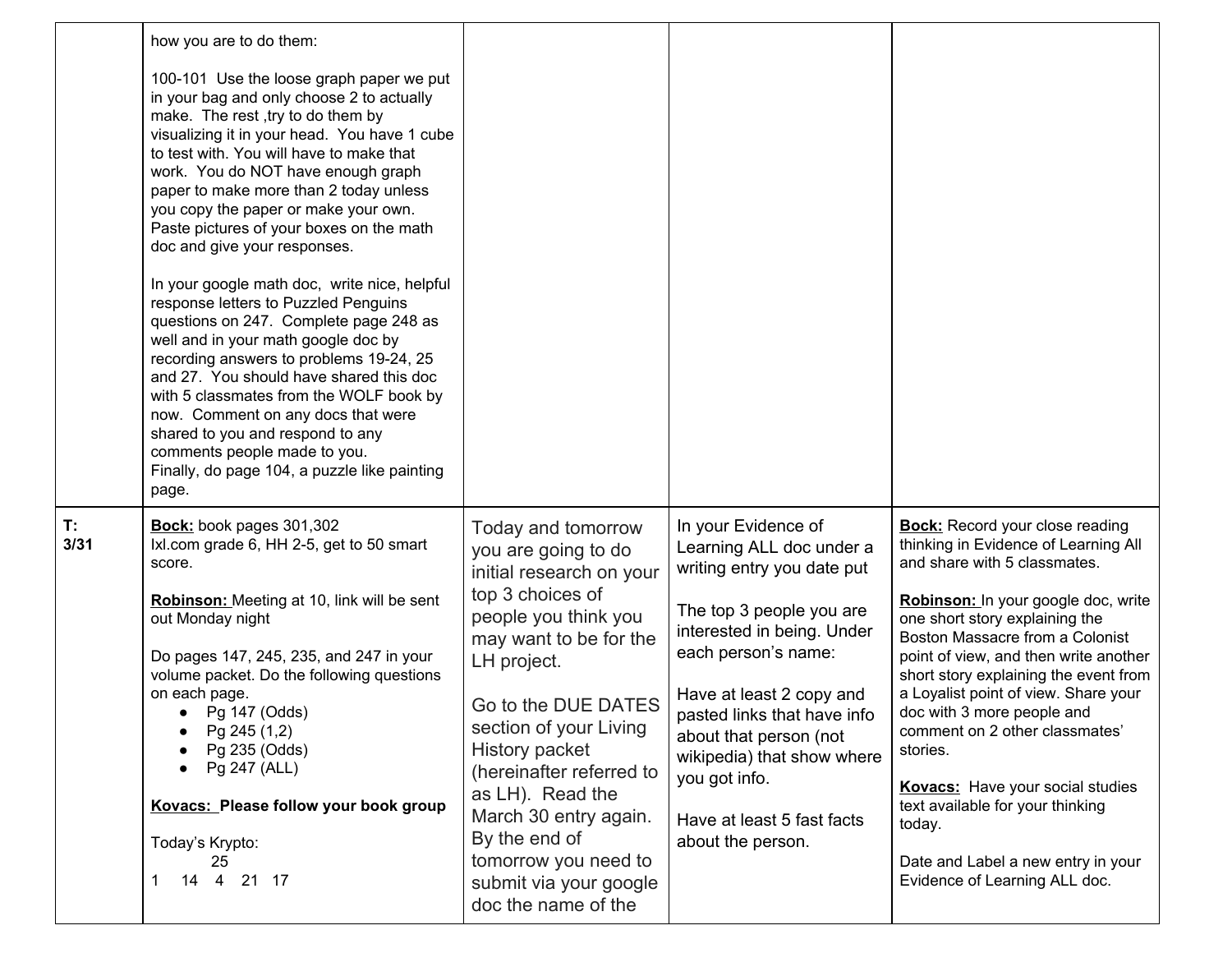| Gemdas it in your doc.<br>IF you need some help understanding<br>volume or working with fractional<br>measurements, watch these videos:<br>Khan Academy:<br>https://www.khanacademy.org/math/basic-g<br>eo/basic-geo-volume-sa/volume-rect-prism/<br>v/volume-of-a-rectangular-prism-or-box-exa<br>mples<br>https://www.khanacademy.org/math/basic-g<br>eo/basic-geo-volume-sa/volume-with-fractio<br>ns/v/volume-of-a-rectangular-prism-with-fra<br>ctional-dimensions<br>Feel free to search for more videos that are<br>helpful.<br>Ms. Kostuch will send Cheetah kids a link to<br>a 10:00 am math class. Check your school<br>email for the link.<br>Cheetah: Today, complete pages 245, 235,<br>246, and 247 in your packet.<br>On your Math Google Doc share your<br>responses to problems 9, 10, 14, 15, and 16<br>on page 246.<br>Also in your Doc, share your detailed and<br>helpful responses to Puzzled Penguin's<br>questions on page 247.<br>Comment on any docs that were shared to<br>you with questions or comments and<br>respond to any comments people made to<br>vou.<br>Mrs. Kovacs will send the Wolf kids a link<br>via your school email to a 10:00 am google<br>math class. Try to be there. | person who is your<br>first choice. | Have a statement that<br>reflects your thinking on<br>this person at this point<br>[Example: it was hard to<br>find info, I probably should<br>not do this person]<br>Note: you have tomorrow<br>for this too. | Answer the following questions in<br>that place on the doc:<br>1. On page 261 in the intro it states,<br>"Governments try to solve problems<br>that are bigger than people can<br>solve on their own."<br>a. What does that mean?<br>b. How have you seen our state<br>level government do that? Explain<br>whether or not you think the<br>problem got solved.<br>2. Reconsider page 267, section<br>17.7 on the rights and<br>responsibilities of Citizenship.<br>a. List some rights, list some<br>responsibilities that state citizens<br>have. Can something be both?<br>Give examples. Explain why or why<br>not.<br>b. What are some ideas you have for<br>how you can be a good citizen. List<br>at least 2.<br>c. Write a summary of what some<br>students in Massachusetts did in an<br>effort to be good citizens. (268-269) |
|-------------------------------------------------------------------------------------------------------------------------------------------------------------------------------------------------------------------------------------------------------------------------------------------------------------------------------------------------------------------------------------------------------------------------------------------------------------------------------------------------------------------------------------------------------------------------------------------------------------------------------------------------------------------------------------------------------------------------------------------------------------------------------------------------------------------------------------------------------------------------------------------------------------------------------------------------------------------------------------------------------------------------------------------------------------------------------------------------------------------------------------------------------------------------------------------------------------------------|-------------------------------------|----------------------------------------------------------------------------------------------------------------------------------------------------------------------------------------------------------------|-----------------------------------------------------------------------------------------------------------------------------------------------------------------------------------------------------------------------------------------------------------------------------------------------------------------------------------------------------------------------------------------------------------------------------------------------------------------------------------------------------------------------------------------------------------------------------------------------------------------------------------------------------------------------------------------------------------------------------------------------------------------------------------------------------------------------------------------|
| Wolf: Of course you are welcome to<br>always to ALL of the problems on a page<br>but today you are NOT required to. Read<br>carefully.<br>Page 249, do it all. In your google doc.                                                                                                                                                                                                                                                                                                                                                                                                                                                                                                                                                                                                                                                                                                                                                                                                                                                                                                                                                                                                                                      |                                     |                                                                                                                                                                                                                |                                                                                                                                                                                                                                                                                                                                                                                                                                                                                                                                                                                                                                                                                                                                                                                                                                         |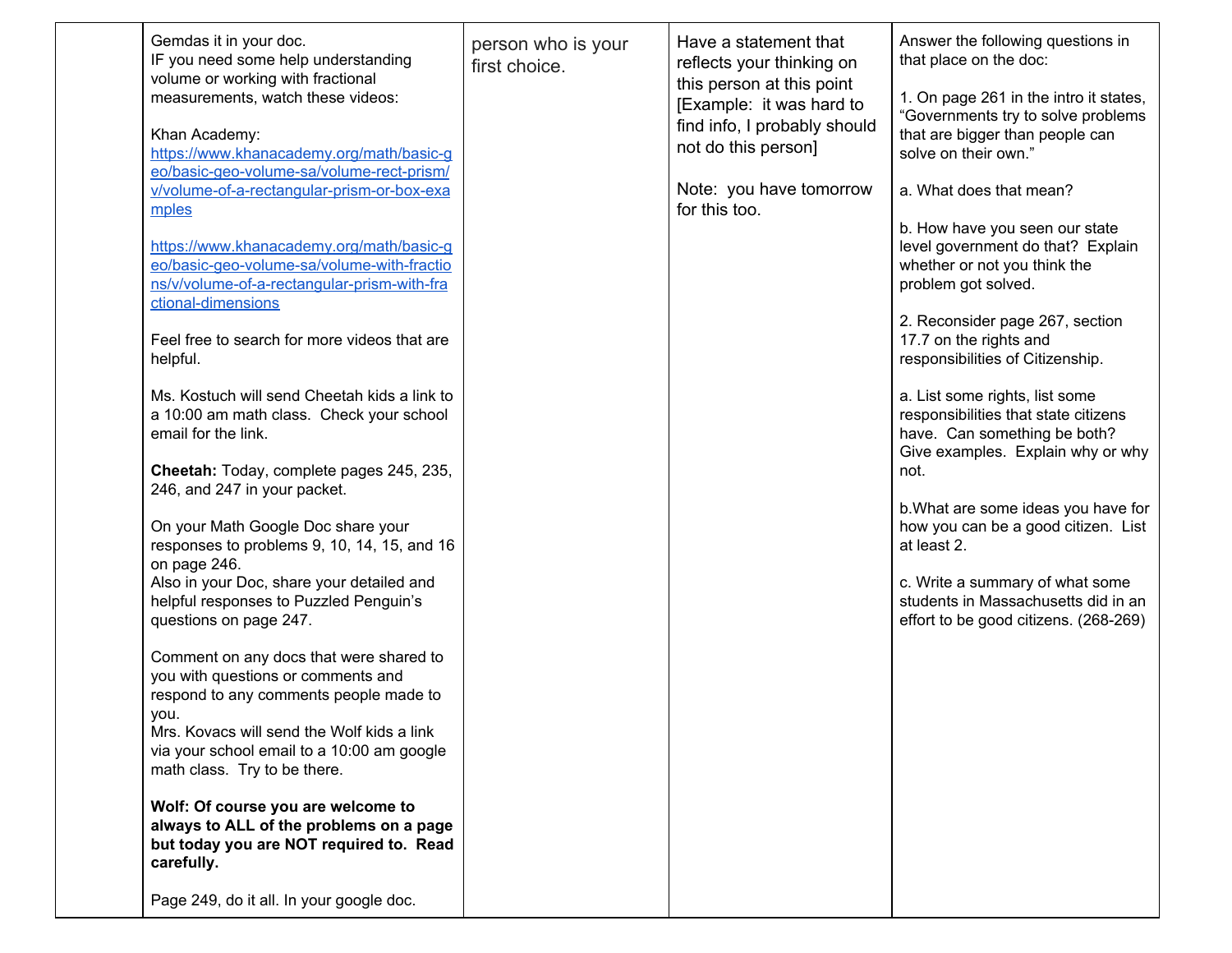|           | Write one take away from this page. What<br>did you notice?<br>Page 250, do just the odds. Write one take<br>away from this page as well.<br>Page 252 Choose 2 problems on the top to<br>solve and then do 25 and 26 in your<br>google.<br>Finally, think through page 105 (Student<br>Sheet 5) and comment about it on your<br>math google doc.<br>When done, reshare your doc with Mrs.<br>Kovacs                                                                                                                                                                                                                                                                                                                                                                                                                                                                            |                                                                                                                                                                       |                                                                                                                                                                                                                                |                                                                                                                                                                                                                                                                                                                                                                                                                                                                                                                                                                                                                                                                                                                                                                                                                                                                                                                                                                                                                  |
|-----------|--------------------------------------------------------------------------------------------------------------------------------------------------------------------------------------------------------------------------------------------------------------------------------------------------------------------------------------------------------------------------------------------------------------------------------------------------------------------------------------------------------------------------------------------------------------------------------------------------------------------------------------------------------------------------------------------------------------------------------------------------------------------------------------------------------------------------------------------------------------------------------|-----------------------------------------------------------------------------------------------------------------------------------------------------------------------|--------------------------------------------------------------------------------------------------------------------------------------------------------------------------------------------------------------------------------|------------------------------------------------------------------------------------------------------------------------------------------------------------------------------------------------------------------------------------------------------------------------------------------------------------------------------------------------------------------------------------------------------------------------------------------------------------------------------------------------------------------------------------------------------------------------------------------------------------------------------------------------------------------------------------------------------------------------------------------------------------------------------------------------------------------------------------------------------------------------------------------------------------------------------------------------------------------------------------------------------------------|
| W:<br>4/1 | <b>Bock:</b> Go outside for a bike ride. Go to<br>explorations seesaw, activities, changing<br>means, solve 1-4 and share in seesaw.<br>Robinson: Small group meetings today!<br>First one at 10, second one at 10:30. I will<br>tell you your meeting time on Tuesday.<br>Work on pages 106, 107, 236, and 237.<br>Use the graph paper in your math bag for<br>pages 106 and 107. Do the following on<br>each page-<br>Figure out the volume of the box<br>that you made on page 106<br>Pg 107 (ALL)<br>$\bullet$<br>Pg 236 (9-14)<br>Pg 237 (ALL)<br>$\bullet$<br>Kovacs:<br>Today's Krypto to put on your doc:<br>18<br>21 15 2<br>6<br>9<br>Cheetah: Today, complete pages 106, 107,<br>236, 237, and 238 in your packet.<br>On page 238, do not complete questions 1,<br>2, or 3.<br>Share what you are doing on page 107 with<br>an adult at home today! Maybe they have | Finish the work you<br>started yesterday.<br>Read the APRIL 1 entry<br>in the Due dates part of<br>the packet.<br>Exciting! You are<br>choosing your person<br>today! | Finish your assessment of<br>your top 3 choices.<br>At the very end of the<br>consideration of all 3, write<br>a note that tells your<br>teacher who your top<br>choice is! Who do you<br>want to do your LH project<br>about? | <b>Bock:</b> Research and Record in<br>Evidence of Learning All document<br>a past event in Minnesota history.<br>Share with 5 classmates.<br>Robinson: Create a list of<br>significant people during the<br>American Revolution. (Ex: George<br>Washington, Paul Revere, Benjamin<br>Franklin). Next to each person,<br>explain why they were important<br>people (what did they do?) Look at<br>your classmates' lists and add to<br>yours if they have people you don't<br>Kovacs: Today, start an entry in<br>your google doc for ALL and date it.<br>Your job is to think about some<br>good citizens you've seen in action.<br>What were they doing? How were<br>they being a good citizen? What<br>problems were they trying to solve?<br>What is something YOU could do<br>now, as a kid, to be a good citizen?<br>Answer all of the questions above in<br>a writing in that ALL doc. You have<br>shared this doc with friends so<br>comment on any citizenship writings<br>you have received via from a |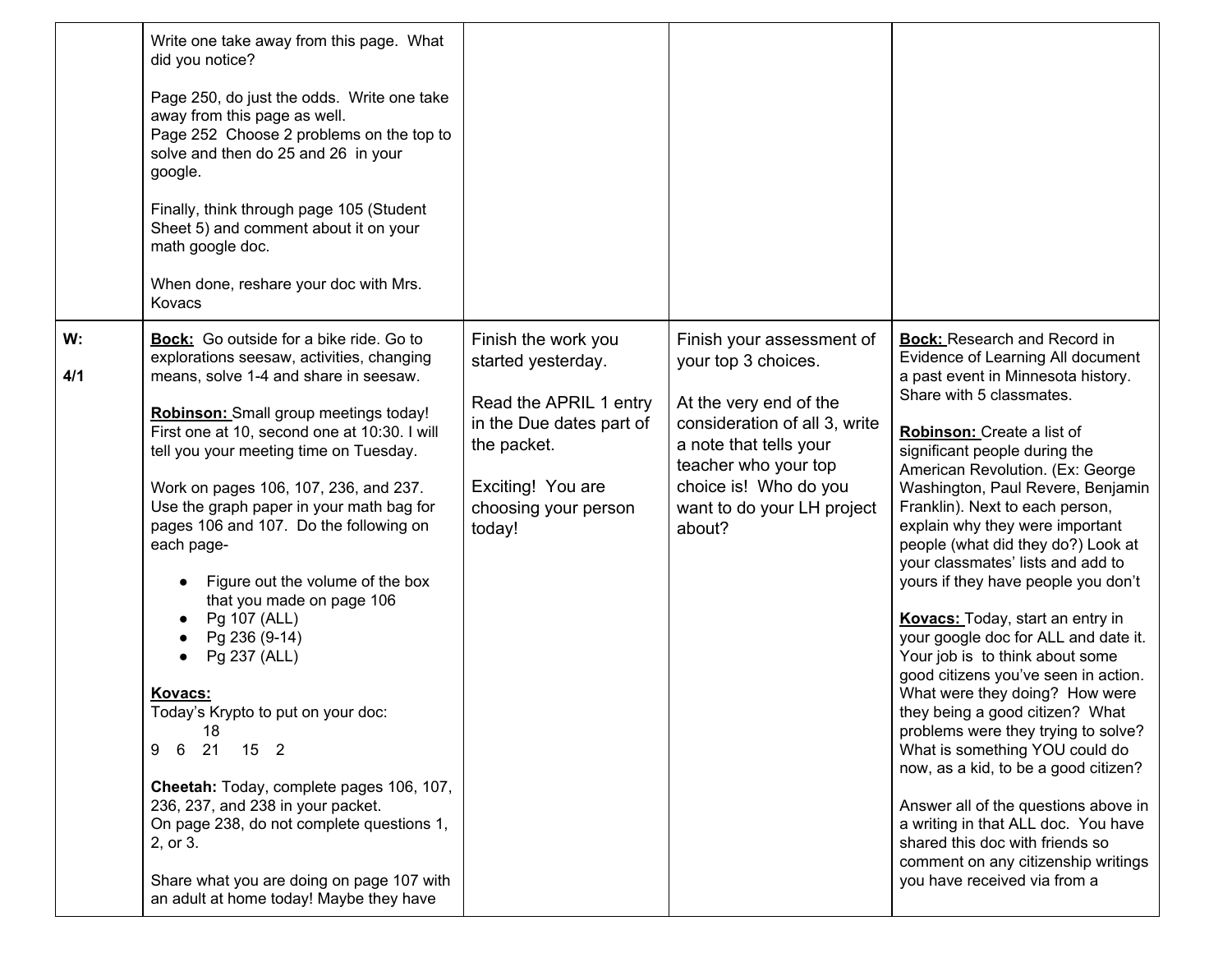|            | had to do something similar packing<br>something at home or at work?<br>On your Math Google Doc, share your<br>answers to AND the calculations you made<br>to solve #19, 20, 21, 22 on page 237 and #4<br>and 5 on page 238.<br>Comment on any docs that were shared to<br>you with questions or comments and<br>respond to any comments people made to<br>you.<br><b>Wolf: Read Carefully</b><br>Page 254, evens Choose 1 problem to put<br>your calculations and thinking about on your<br>math doc.<br>Page 255, odds Choose 1 problem to<br>explain and show your work on in your math<br>doc<br>Page 256 Do 4/7 of the problems on this<br>page. What is that as a decimal? Now<br>choose 1 to explain on your google doc. |                                                                                                                                                                                                                                                                                                                                                                                 |                                                                                                                                                                                                                                                                                                                                                                                                                                                       | classmate and respond to the ones<br>other classmates write to you.                                                                                                                                                                                                                                                                                                                                                                                                                                                                                                                                                                  |
|------------|---------------------------------------------------------------------------------------------------------------------------------------------------------------------------------------------------------------------------------------------------------------------------------------------------------------------------------------------------------------------------------------------------------------------------------------------------------------------------------------------------------------------------------------------------------------------------------------------------------------------------------------------------------------------------------------------------------------------------------|---------------------------------------------------------------------------------------------------------------------------------------------------------------------------------------------------------------------------------------------------------------------------------------------------------------------------------------------------------------------------------|-------------------------------------------------------------------------------------------------------------------------------------------------------------------------------------------------------------------------------------------------------------------------------------------------------------------------------------------------------------------------------------------------------------------------------------------------------|--------------------------------------------------------------------------------------------------------------------------------------------------------------------------------------------------------------------------------------------------------------------------------------------------------------------------------------------------------------------------------------------------------------------------------------------------------------------------------------------------------------------------------------------------------------------------------------------------------------------------------------|
| Th:<br>4/2 | <b>Bock:</b> If you are interested in a google<br>hangout we might practice on this day at<br>10:00am. I will let you know by Wednesday<br>Night.<br>Book pages 304-305.<br>Choice time in ixl grade 4, C and D<br>(multiplication and division)<br>Robinson: Google Meet for math today at<br>10 a.m. I will send out the link Wednesday<br>night<br>After our meeting, work on pages 238, 248,<br>104, and 105. Do the following on each<br>page-<br>Pg 238 (1,2)<br>Pg 248 (Odds)<br>Pg 104 (ALL)<br>Pg 105 (ALL)<br>Kovacs: Please come to math class (ok a                                                                                                                                                                 | So it's official! We are<br>now on our way with the<br>LH project. Your<br>teacher should have<br>approved your person<br>via a comment in your<br>doc and we are ready to<br>roll.<br>Read the April 2-7<br>portion under Due Dates<br>of your LH project<br>packet.<br>Today's the day you<br>START to<br>READ/research as<br>much as you can about<br>the influential person | Today you will be starting<br>a new google doc. [I can't<br>believe I'm asking for this.<br>IT's a lot for us to manage.<br>23 + kids x 3 learning docs<br>each--YIKES!)<br>Share it with your<br>homebase teacher and 5<br>friends you trust to give<br>you honest and critical<br>feedback and that you trust<br>to NOT edit on the doc<br>itself.<br>[Kovacs kids share with<br>Ms. Kostuch too.]<br>[Bock's kids share with Ms.<br>Wickland too.] | <b>Bock:</b> Ask 2 or more questions of a<br>primary source and a secondary<br>source about your event in<br>Minnesota history. Record the Q<br>and A in Evidence of Learning All<br>document. Share with 5 classmates.<br>Robinson: Research the Boston<br>Tea Party and write a short<br>summary about the event in your<br>doc. Answer the following questions<br>in your doc:<br>1. What does it mean to<br>boycott? What is an<br>example of boycotting that<br>has happened within the<br>last 10 years? Are there<br>any?<br>Did British Parliament have<br>2.<br>the right to tax the American<br>Colonists? Why or why not? |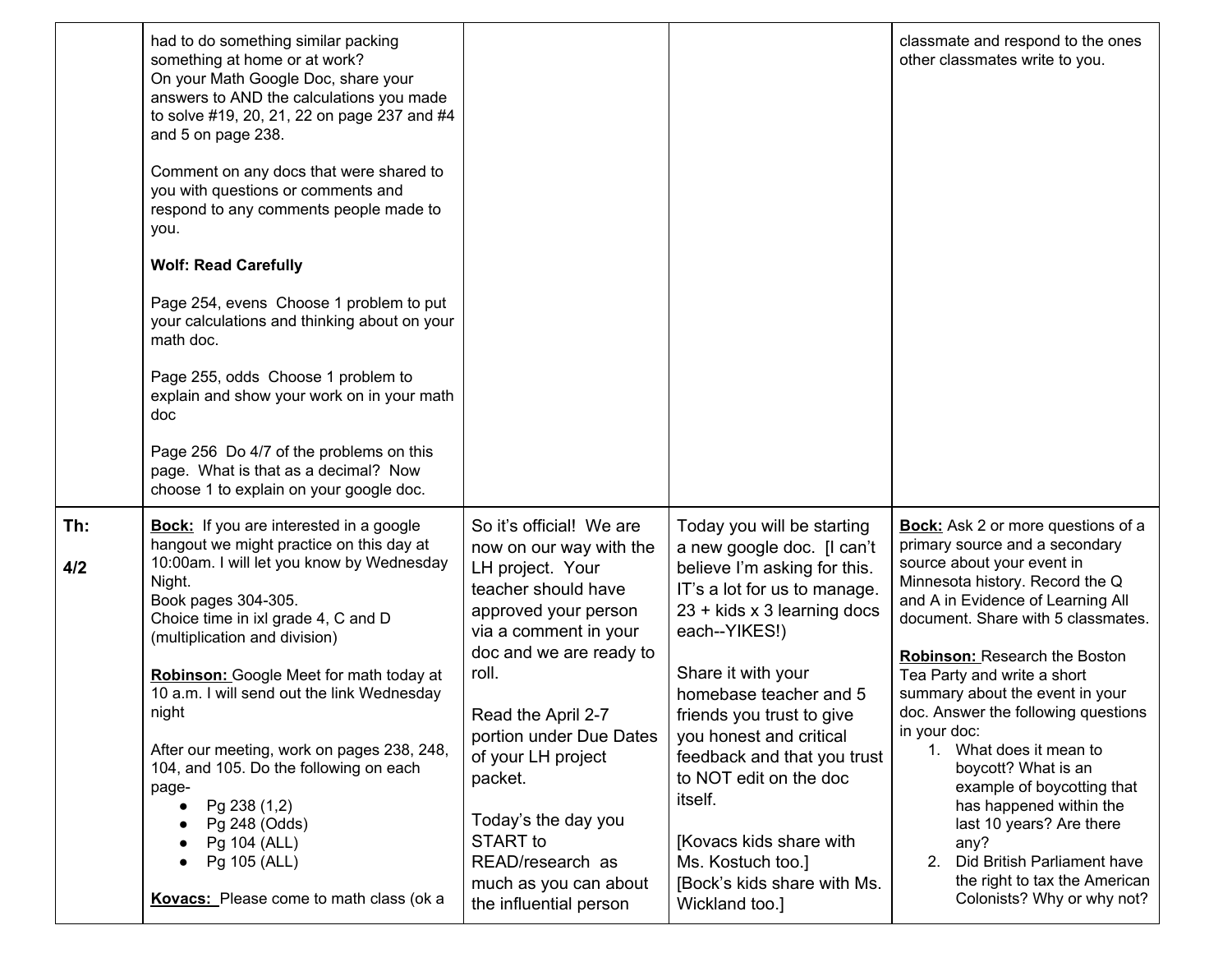| google hangout with your math class) at<br>10:00 am. Link sent to you by your math<br>teacher.<br>Krypto:<br>6<br>22 14 22<br>$\overline{7}$<br>-5<br>Are you remembering to just start at the top<br>of the doc each day so your latest entry is<br>easy to find?<br>Cheetah: Today, complete pages 248, 104,<br>252, 105, and 255 in your packet.<br>On page 252, try your best and convert<br>numbers to decimals or fractions if you<br>need to.<br>On page 252 problems 22, 23, and 24 are<br>optional. On page 255 you may pick 2<br>problems to complete out of #19, 20, 21,<br>and 22<br>On your Math Google Doc, share your<br>answers to all of page 104. Write about<br>what helped you think about this problem.<br>Also share your answers to #19, 20, and 21<br>on page 252. Lasty, share your ideas for<br>#23 on page 255.<br>Comment on any docs that were shared to<br>you with questions or comments and<br>respond to any comments people made to<br>you.<br>Wolf: Choose between 109 and 111. Play<br>with these puzzle problems. You can do<br>them both, just use the same box net as I<br>only gave you one. Post a picture of your<br>work and then type an explanation of your<br>thinking.<br>Page 257 Do the odds. An expression is<br>like an equation only no equal sign. It<br>means write the math expression you would | you have chosen. Keep<br>in mind you need to<br>know about their<br>childhood, where they<br>are from, where they<br>went to school,  it is<br>helpful to reread the<br>section of the packet<br>titled THE REPORT as it<br>lays out ALL the things<br>you need to know in<br>order to include them in<br>your research paper.<br>Revisit requirements of<br>the project to make sure<br>you are meeting all the<br>parts.<br>Do not rush through this<br>part and say you are<br>done. Many of your<br>influential people have<br>whole books written<br>about them. There is no<br>way you should be able<br>to read everything<br>written about your<br>person in the time given.<br>You will NOT be done<br>before the deadline of<br>April 7. | It is your research and<br>note and url address<br>collection doc just for your<br>LH project.<br>You should date entries.<br>You should write the notes<br>in your own words.<br>You should record where<br>you got the information.<br>You should choose a way<br>to collect notes:<br>--list a URL<br>Under it put all the info<br>you gather from that site.<br>--Have sections that are<br>labeled like the report<br>requirements<br>Childhood<br><b>Adult life</b><br>Why famous<br>And so on<br>Then under each section<br>add things as you find<br>them. Be careful and note<br>where you found them so<br>you can find them again if<br>you need to.<br>DO NOT:<br>Start your paper. Just<br>don't do it. Collect ALL<br>your information first.<br>Rely on Wikipedia. You | 3. Would the American<br>Colonists still have gone to<br>war if the Boston Tea Party<br>did not happen?<br>Discuss your answers with a family<br>member at home.<br>Kovacs: Open the ALL doc and<br>date an entry for Social Studies. All<br>this talk of good citizenship is<br>reminding me of your social justice<br>study in December and January.<br>In a writing in your ALL doc make a<br>connection between social justice<br>and being a good citizen. How are<br>they the same? How are they<br>different? Where is the overlap?<br>Give 2 or more specific examples.<br>This writing should be more than 1<br>paragraph and at least 10<br>sentences long. |
|---------------------------------------------------------------------------------------------------------------------------------------------------------------------------------------------------------------------------------------------------------------------------------------------------------------------------------------------------------------------------------------------------------------------------------------------------------------------------------------------------------------------------------------------------------------------------------------------------------------------------------------------------------------------------------------------------------------------------------------------------------------------------------------------------------------------------------------------------------------------------------------------------------------------------------------------------------------------------------------------------------------------------------------------------------------------------------------------------------------------------------------------------------------------------------------------------------------------------------------------------------------------------------------------------------------------------------------------------------|----------------------------------------------------------------------------------------------------------------------------------------------------------------------------------------------------------------------------------------------------------------------------------------------------------------------------------------------------------------------------------------------------------------------------------------------------------------------------------------------------------------------------------------------------------------------------------------------------------------------------------------------------------------------------------------------------------------------------------------------------|---------------------------------------------------------------------------------------------------------------------------------------------------------------------------------------------------------------------------------------------------------------------------------------------------------------------------------------------------------------------------------------------------------------------------------------------------------------------------------------------------------------------------------------------------------------------------------------------------------------------------------------------------------------------------------------------------------------------------------------------------------------------------------------|-----------------------------------------------------------------------------------------------------------------------------------------------------------------------------------------------------------------------------------------------------------------------------------------------------------------------------------------------------------------------------------------------------------------------------------------------------------------------------------------------------------------------------------------------------------------------------------------------------------------------------------------------------------------------|
| use to solve these. Choose 2 from #s 1-6<br>to explain on your doc. Explain 1 from 7-10<br>on your doc.                                                                                                                                                                                                                                                                                                                                                                                                                                                                                                                                                                                                                                                                                                                                                                                                                                                                                                                                                                                                                                                                                                                                                                                                                                                 |                                                                                                                                                                                                                                                                                                                                                                                                                                                                                                                                                                                                                                                                                                                                                    | can look at it for ideas and<br>links but it is not a source<br>that stands along.                                                                                                                                                                                                                                                                                                                                                                                                                                                                                                                                                                                                                                                                                                    |                                                                                                                                                                                                                                                                                                                                                                                                                                                                                                                                                                                                                                                                       |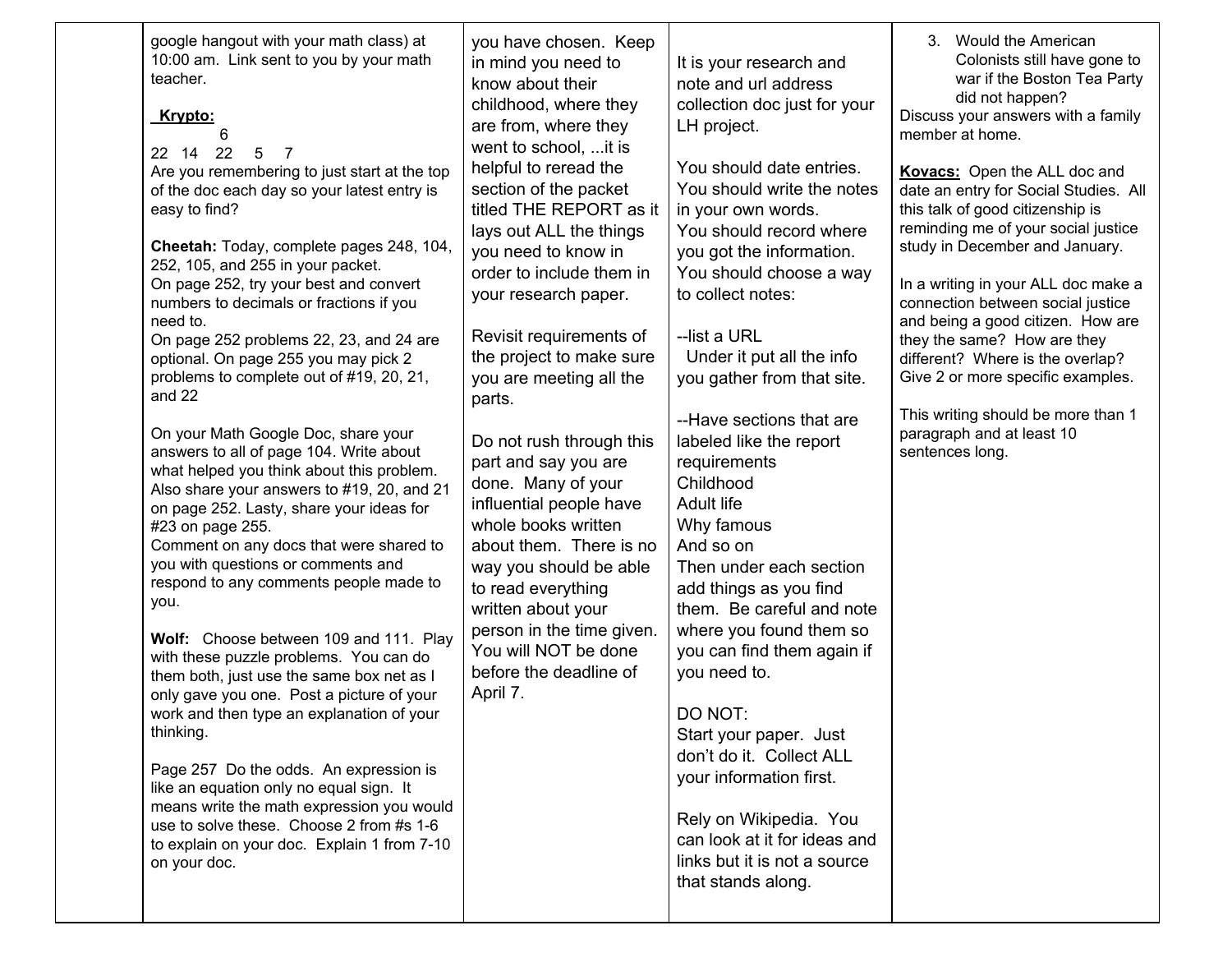|              |                                                                                                                                                                                                                                                                                                                                                                                                                                                                                                                                                                                                                                                                                                                                                                                                                                                                                                                                                                                                                                                                                                              |                                                                                                                                                                                                                         | Copy and Paste. Don't<br>even do it now in the notes<br>because it's too easy to<br>forget when you did it and<br>then it will end up in your<br>paper that way. Put all<br>facts you learn into your<br>own words NOW as you<br>record them on your doc.                                                                                                                           |                                                                                                                                                                                                                                                                                                                                                                                                                                                                                                                                                                                                                                                                                                                                                                                                                                                                              |
|--------------|--------------------------------------------------------------------------------------------------------------------------------------------------------------------------------------------------------------------------------------------------------------------------------------------------------------------------------------------------------------------------------------------------------------------------------------------------------------------------------------------------------------------------------------------------------------------------------------------------------------------------------------------------------------------------------------------------------------------------------------------------------------------------------------------------------------------------------------------------------------------------------------------------------------------------------------------------------------------------------------------------------------------------------------------------------------------------------------------------------------|-------------------------------------------------------------------------------------------------------------------------------------------------------------------------------------------------------------------------|-------------------------------------------------------------------------------------------------------------------------------------------------------------------------------------------------------------------------------------------------------------------------------------------------------------------------------------------------------------------------------------|------------------------------------------------------------------------------------------------------------------------------------------------------------------------------------------------------------------------------------------------------------------------------------------------------------------------------------------------------------------------------------------------------------------------------------------------------------------------------------------------------------------------------------------------------------------------------------------------------------------------------------------------------------------------------------------------------------------------------------------------------------------------------------------------------------------------------------------------------------------------------|
| $F$ :<br>4/3 | Bock: book pages 307-309.<br>Ixl grade 4, O6 and O7 Elapsed Time<br><b>Robinson:</b><br>Complete pages 255, 109, and 111.<br>Pg 255 (ALL)<br>$\bullet$<br>For page 109, read all of the<br>$\bullet$<br>directions first. Then use the page<br>after as the Box 1 pattern (titled<br>How Many Packages page 2 of 4)<br>We will Google Meet on Monday to<br>$\bullet$<br>discuss these pages<br>Kovacs:<br>Krypto:<br>20<br>$\overline{4}$<br>13<br>24<br>18<br>Solution in your doc, or at least attempts.<br>Cheetah: Today, complete pages 256, 109,<br>111, and 257 in your packet.<br>You may choose either page 109 or 111 to<br>complete. You can do both but you will<br>need to use the same net if you choose to<br>complete both (Says pages 2 of 4 on the<br>top).<br>On page 257, you should do at least three<br>from the page. Try your best and convert to<br>decimals if that helps you! You can try as<br>many as you want, but it must be at least<br>three.<br>On your Math Google Doc, share your<br>responses for pages 109 or 111, whichever<br>page you chose to complete of the two. | Continue working on<br>reading informational<br>text about your LH<br>person.<br>Of course, as always,<br>you can read the fun<br>book you love and are<br>currently reading as<br>much as you like<br>todayand any day | Continue working on note<br>taking and organizing your<br>notes on your LH person in<br>your note taking/<br>researching google doc<br>Remember to Reshare<br>when today's work is done.<br>Depending on the<br>organization method you<br>chose, you may NOT be<br>putting new notes at the<br>top of the page but instead<br>in the right place under<br>categories. That's fine. | ALL Exploration kids do this<br>today:<br>Watch video link below<br><b>Google's Be Internet</b><br>Awesome curriculum<br>Answer example questions 1-5 on<br>sBe Internet Smart Slides 9-13 and<br>record answers in Evidence of<br>Learning All document and share<br>with 5 non-homeroom students in<br>explorations.<br>Be internet smart slide<br><b>Lesson 10 Calming Down Social</b><br><b>Skills</b><br>Kids- use the packet we sent home<br>in your bag that has Lesson 10,<br>Calming Down as the first page.<br>This link will bring you to a lesson/<br>discussion you can have with<br>parents or friends via hangouts. Go<br>through the lesson on the doc and<br>complete the Lesson 10 page with<br>an adult in your home. Email Ms.<br>Wickland (Stephanie Wickland) a<br>picture of your completed lesson<br>sheet and include any thoughts or<br>questions! |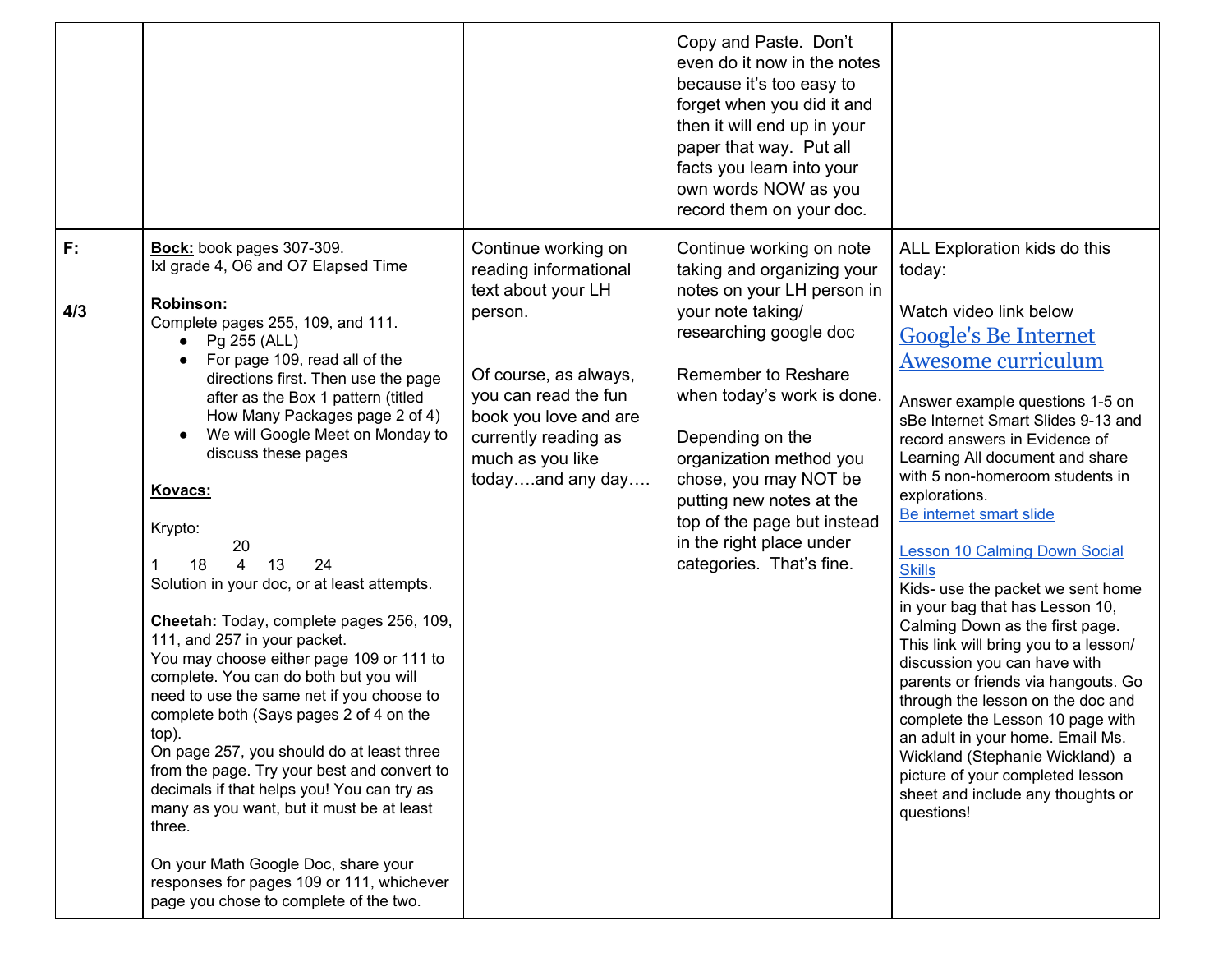| Also, put in a picture of the box you made.<br>Lastly, share your answers AND the<br>calculations you did to solve 3 of the<br>problems on page 257.<br>Comment on any docs that were shared to<br>you with questions or comments and<br>respond to any comments people made to<br>you. |  |  |
|-----------------------------------------------------------------------------------------------------------------------------------------------------------------------------------------------------------------------------------------------------------------------------------------|--|--|
| Wolf:<br>Page 258 Do the odds Share the<br>explanation for 1 of these on your doc.<br>Page 114. It's tricky! It's like a puzzle!<br>Have fun with it. Post pictures and Write a<br>persuasive paragraph about why your box<br>is right!                                                 |  |  |

## **Specialists:**